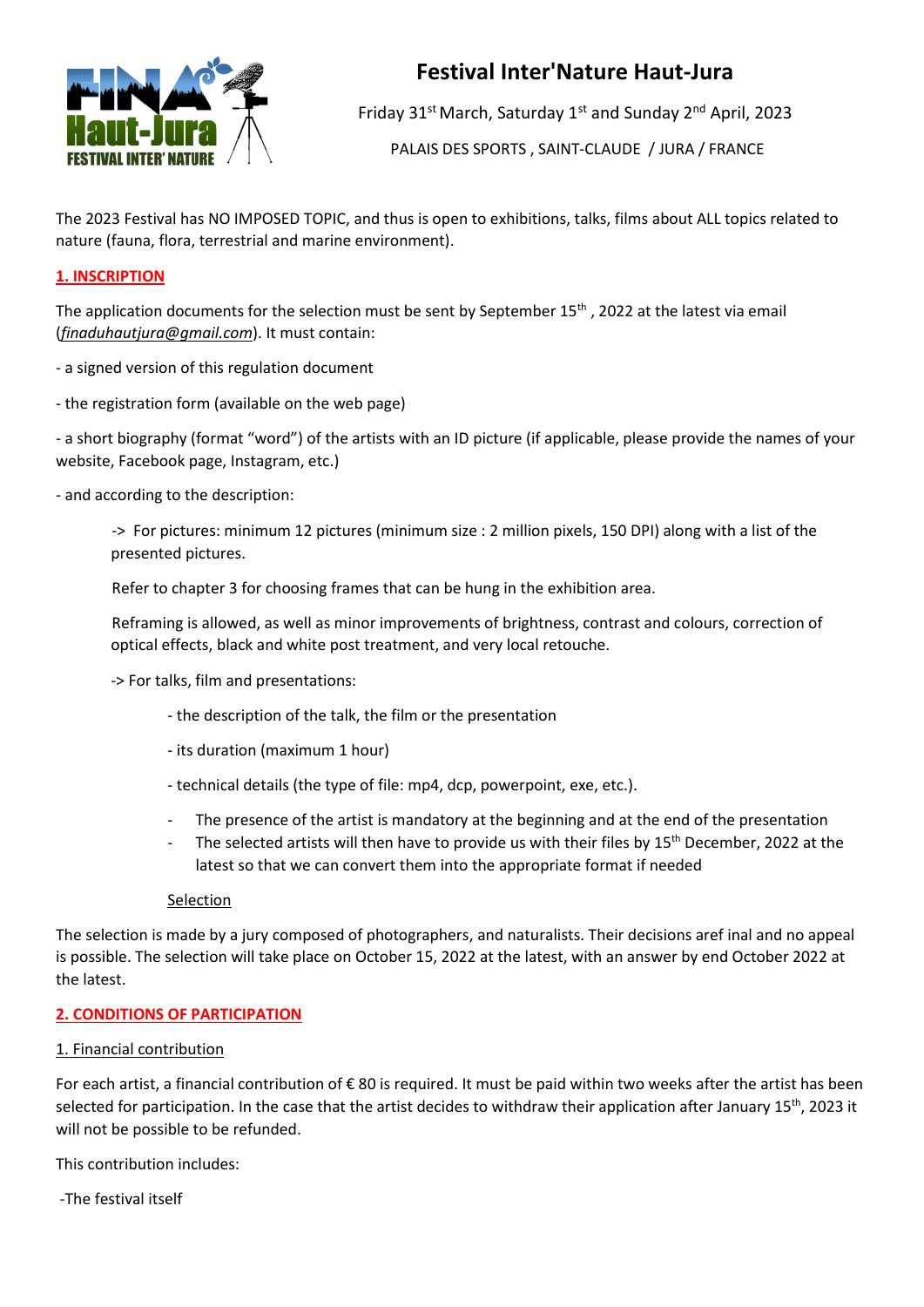- Accomodation for one person only, as from Thursday evening (or from Friday evening if participant lives in a short distance i.e. less than one hour drive) . Any additional accomodation (partner, spouse) will be charged 20 Euro per person per night or left to be organised by participant.

- Food for the participant i.e. breakfasts, lunch (Friday, Saturday and Sunday) , Saturday evening (an additional fee will be required for people accompanying the artist).

- The opening ceremony will take place on Friday evening (19h) with a buffet

- Renting the exhibition room plus one cinema room, a table and a name tag for each artist, and the event's advertisment (banners, flyers, posters, programs, press articles, radio, etc.).

No commission will be taken on the artists' sales. However, we request that you participate in advertising the festival.

#### 2. Schedule

The artists' attendance is mandatory during the 3 days on the exhibition site (except during conferences, films or presentations).

Opening hours: Friday from 9.30 h to 19h, Saturday from 9h to 19h, Sunday from 9h to 18h.

#### 3. Information for participants

Photos, films, conferences, and presentations should present wild nature (fauna, flora, landscape, but no zoos and no pets for example). However, we might accept an application showing a slightly different aspect, if a relevant justification is provided.

By participating in the FINA, the photographer demonstrates his deep interest in nature and attests of respectful behavior towards animals, plants and the global environment.

For the purpose of renewing the festival every year and meeting new artists, artists who are selected (including the members of the organizing association) will only be able to present an application every second year.

Selected photographers must allow the association FINA to copy and diffuse their works for promoting the festival. The promotion consists of:

- the publication of a program, a childern's booklet, a portfolio, and a catalog
- the advertisment of the festival on the internet, in the press and public roads
- the reproduction for exhibition at the festival.

No other use will be made without the prior written consent of the photographer.

No distribution will be made for the benefit of any third party.

#### **3. ORGANISATION**

As far as possible, parking places with direct access to the exhibition room will be reserved for the artists. All pictures must be installed by Friday morning at 9.30 a.m. It's possible to start installation on Thursday 30th March as from 3 p.m. At 9.30 a.m on Friday, pupils from the surrounding schools will visit the exhibition and exchange with the artists.

The FINA association wishes to organise an exhibition with the best conditions possible. We provide a table, the hanging system for the pictures, and the lighting to each artist. Each artist will be provided a wall 10 to 12 mlong, on which they will hang their pictures (4-6 pannels, 2x1.7m each, please keep in mind these dimensions when choosing your frames and their number!). Each picture must be at least 30X40 cm and they must have a system of hanging at